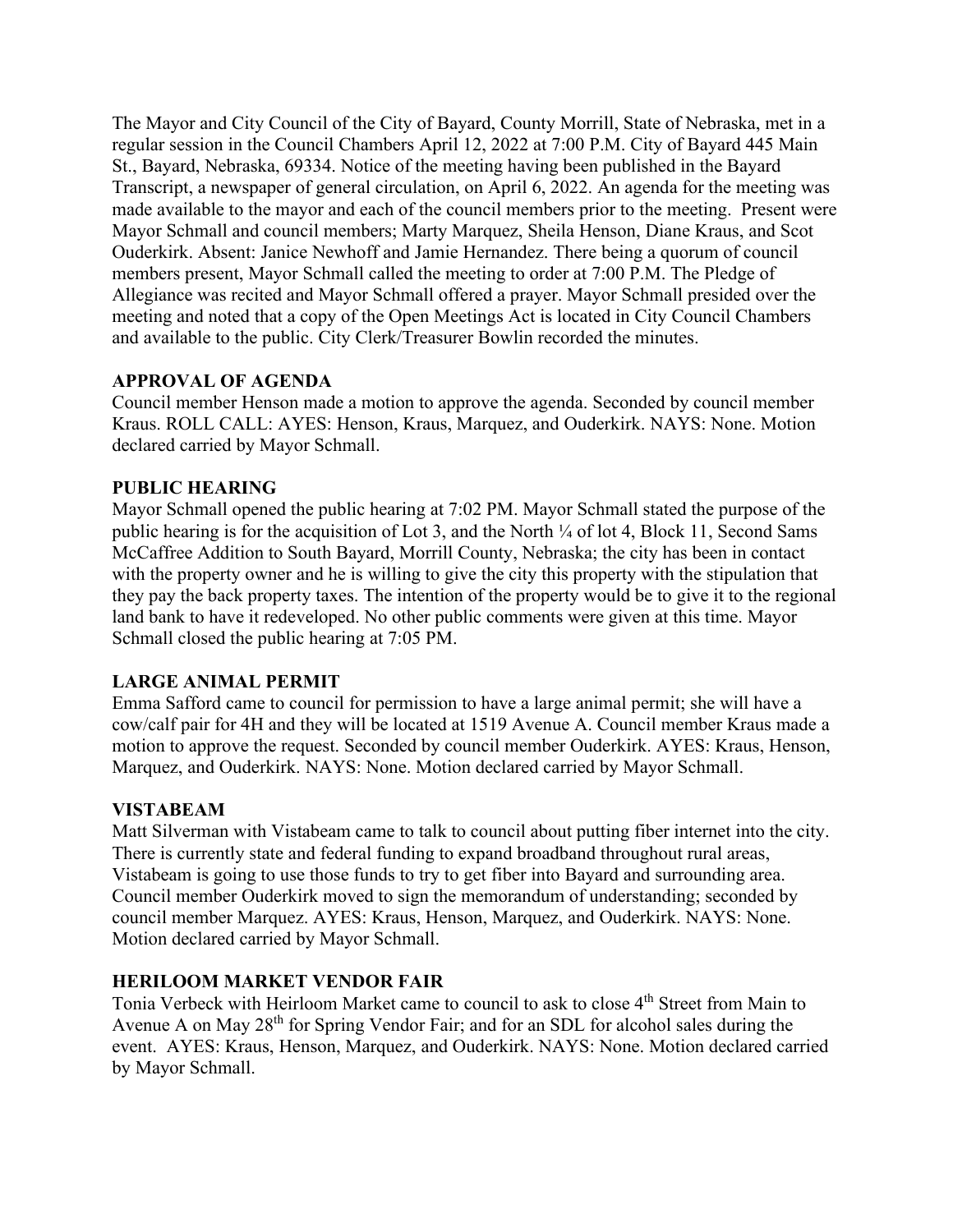## **MOSQUITO SPRAY**

Council member Kraus moved to approve the purchase of seven barrels of mosquito spray for the year at \$31.75 per gallon. Seconded by council member Henson. ROLL CALL: AYES: Kraus, Henson, Marquez, and Ouderkirk. NAYS: None. Motion declared carried by Mayor Schmall.

## **STREET UPDATES**

Shane Harimon came to council asking about traffic study at the intersection of  $7<sup>th</sup>$  and Avenue A; Chief Douglass said putting in East/West stop signs would be the fastest and easiest solution for everyone at that corner. Mr. Harimon also asked for an update on the sinking portion on  $11<sup>th</sup>$ Street; the utility department said it was first on the list as soon as the weather stays above freezing.

# **BILLS & CLAIMS**

Council member Henson moved to approve all city bills and claims in the amount of \$184,916.09. Seconded by council member Ouderkirk. ROLL CALL: AYES: Kraus, Henson, Marquez, and Ouderkirk. NAYS: None. Motion declared carried by Mayor Schmall. Action Communication \$34.36, Advancing Technologies \$150.00, AFLAC \$1,684.44, AirGas \$21.84, AST \$53.90, Allied Benefits \$11,499.78, Bayard Automotive \$640.54, Benzel Pest Control \$90.00, Black Hills Energy \$5,640.82, Bluffs Sanitary \$39.55, Border States \$2,903.73, Capital Business Systems \$229.60, CenturyLink \$166.86, Charter \$2,150.46, Child Support of WY \$298.14, Chimney Rock PPD \$271.30, City of Gering \$11,472.44, Gene Claver \$3,891.61, Connecting Point \$94.44, Credit Management \$330.17, Culligan \$124.50, Douglas, Kelly, Ostdiek \$1,745.25, Zak Douglass \$11.74, Enviro Service \$75.00, Farmers Irrigation \$675.90, Fox Insurance \$100.00, Fremont Motors \$405.59, Galls \$302.62, General Consolidated \$850.00, Great America \$269.32, Houchin Construction \$3,050.00, Ideal Linen \$402.74, Independent Plumbing \$334.25, Ingram \$1,051.81, Kuskie \$2,998.85, LARM \$466.41, Lincoln Nat. Life \$259.52, MacQueen Equipment \$294.01, Matheson Trigas \$50.00, Menards \$14.98, MEAN \$31,897.55, Morrill Co Attorney \$150.00, Morrill Co Sheriff \$1,000.00, Morrill County Treasurer \$2,806.78, Municipal Supply \$644.79, NE Child support \$1,144.64, NMPP \$800.60, Nippon Life \$1,433.20, NW Pipe \$1,397.51, John Hancock \$1,994.72, Once Call Concepts \$14.66, OPTK \$300.00, Paradise Pumpers \$125.00, Print Works \$467.74, Pro Overhead Door \$279.50, Quadient \$2,175.00. Rocky Mountain Air \$134.20, Sandry Fire \$376.95, Scotts Bluff Building & Zoning \$72.00, Slate Rock \$108.32, Transcript \$800.02, US Bank \$3,304.17, Viaero Wireless \$343.91, Watch Guard \$494.00, Western States Bank \$353.06, ZM Lumber \$165.00, Payroll \$76,896.30.

# **CHIMNEY ROCK VILLA**

Council member Henson moved to approve the Chimney Rock Villa Bills & Claims in the amount of \$365,955.91. Seconded by council member Kraus. ROLL CALL: AYES: Kraus, Henson, Marquez, and Ouderkirk. NAYS: None. Motion declared carried by Mayor Schmall.

# **DEPARTMENT HEAD MONTHLY REPORTS**

All department heads gave their reports.

- **UTILITY REPORT** Fixed 10 street lights, hauled gravel and bladed streets, swept streets, fixed electrical outages, cleaned dirt off ditch banks.
- **PARK REPORT –** finished backstops for Figgins field, Paul Reed lasered field April 1<sup>th</sup>, should have field done within 3 weeks, worked on concession stands, spread preemergence on all parks, Joe starting full-time for seasonal help April 18th.
- **POLICE REPORT** 42 Assist the public, 17 assist other agencies, 0 accident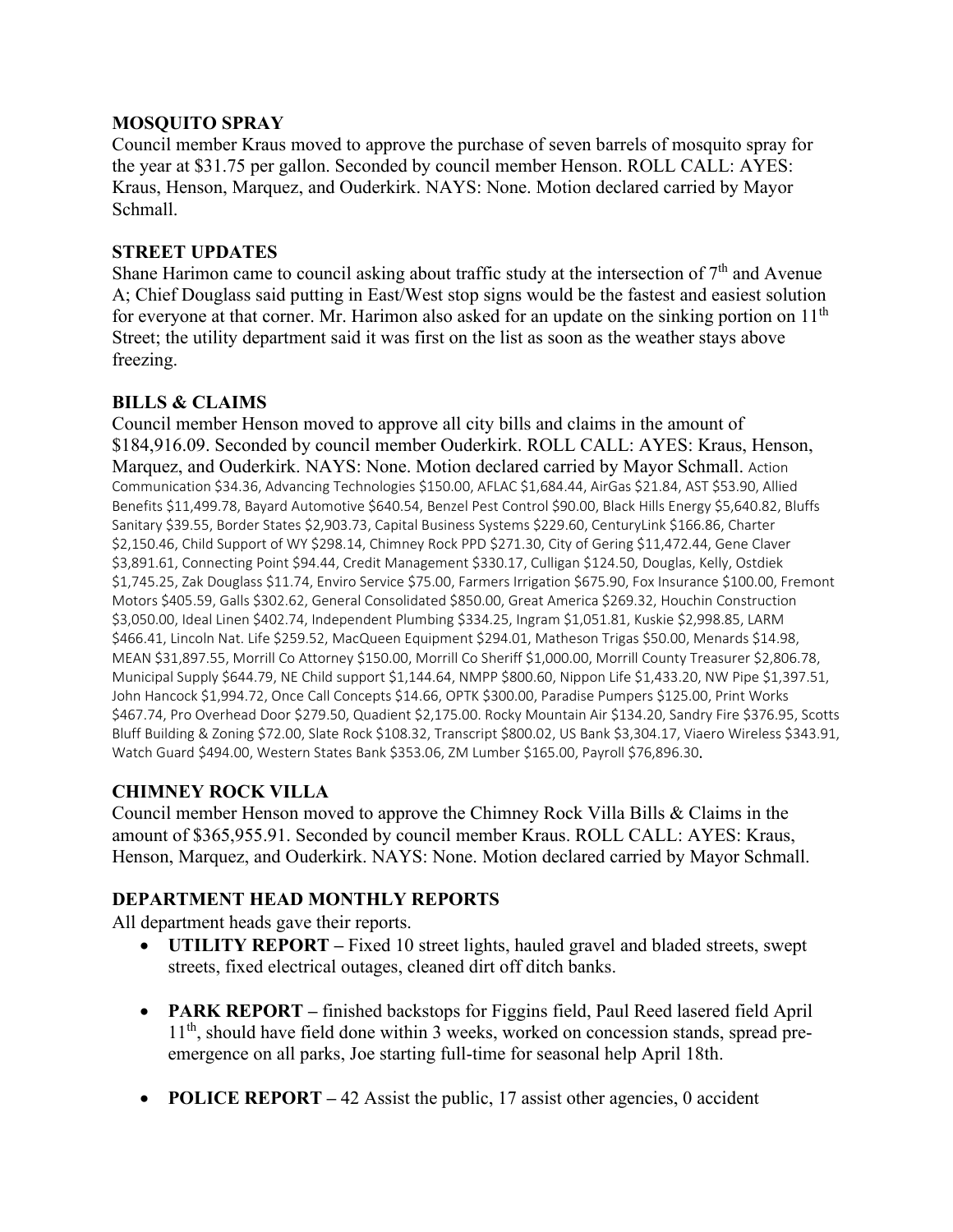investigations, 3 citation violations, 5 warning violations, 13 complaints, 10 investigations.

- **LIBRARY REPORT** There were 575 books checked out in the month of March, the computer was used 27 times, 112 books checked out through overdrive, attended summer reading workshop, and received \$150.00 from Western Library System for Summer Reading; books donated to preschool class.
- **OFFICE REPORT –**Monthly, payroll, Meetings, Arbor Day Celebration planning, Clerk School, and cleaning up filing.
- **FIRE DEPARTMENT Chief's Report** February 1 MVA-1 call; 8 main-hours-8 people on call. March - NA **Rescue Report** – February – NA; March – 8 Transports to RWMC; 3 tiered with

Valley; 2 refusals; 3 transported by Valley; 1 Stand-by. 16 Calls – 17 patient contacts; 991-226.1 miles w/ patient; 527.3 total miles; 992-29.9 miles w/ patient;45.5 total miles. 991-24hours 6 minutes in service; 992-1 hour 30 minutes **Training Report** – February – Joint extrication equipment with Minatare; 8 people from Bayard – 4 man-hours; 7 people from Minatare-4 man-hours. March – Computer training – 11 people; 2 man-hours; Pumper Class – 11 people; 4 man-hours

#### **CONSENT AGENDA**

Council member Ouderkirk moved to approve the consent agenda which included minutes from March 8th regular meeting; Treasurer's reports, Salary change – Joe Alvord \$12.50, fire department minutes & roster, and operational budget. Seconded by council member Henson. ROLL CALL: AYES: Kraus, Henson, Marquez, and Ouderkirk. NAYS: None. Motion declared carried by Mayor Schmall.

## **ORDINANCE 862**

Council Member Henson introduced Ordinance 862. City Clerk/Treasurer Bowlin read the title. AN ORDINANCE OF THE CITY OF BAYARD, NEBRASKA PROVIDING FOR DEFINITION OF FERAL CAT; ESTABLISHING PROHIBITIONS CONCERNING FEEDING FERAL CATS; PROVIDING FOR PENALTIES; PROVIDING FOR AN EFFECTIVE DATE OF THIS ORDINANCE; PROVIDING FOR REPEAL OF CONFLICTING ORDINANCES.

#### **FREE DUMP DAY**

Council Member Henson made a motion hold free dump day April 23<sup>rd</sup> from 8 to Noon. Seconded by council member Marquez. ROLL CALL: AYES, Henson, Kraus, Marquez, and Ouderkirk. NAYS: None. Motion declared carried by Mayor Schmall.

#### **VACCINATION CLINIC**

Council member Henson made a motion to hold a Pet Vaccination Clinic April 30<sup>th</sup> at 9 to 11:30 AM. Seconded by council member Ouderkirk. ROLL CALL: AYES: Kraus, Henson, Marquez, and Ouderkirk. NAYS: None. Motion declared carried by Mayor Schmall.